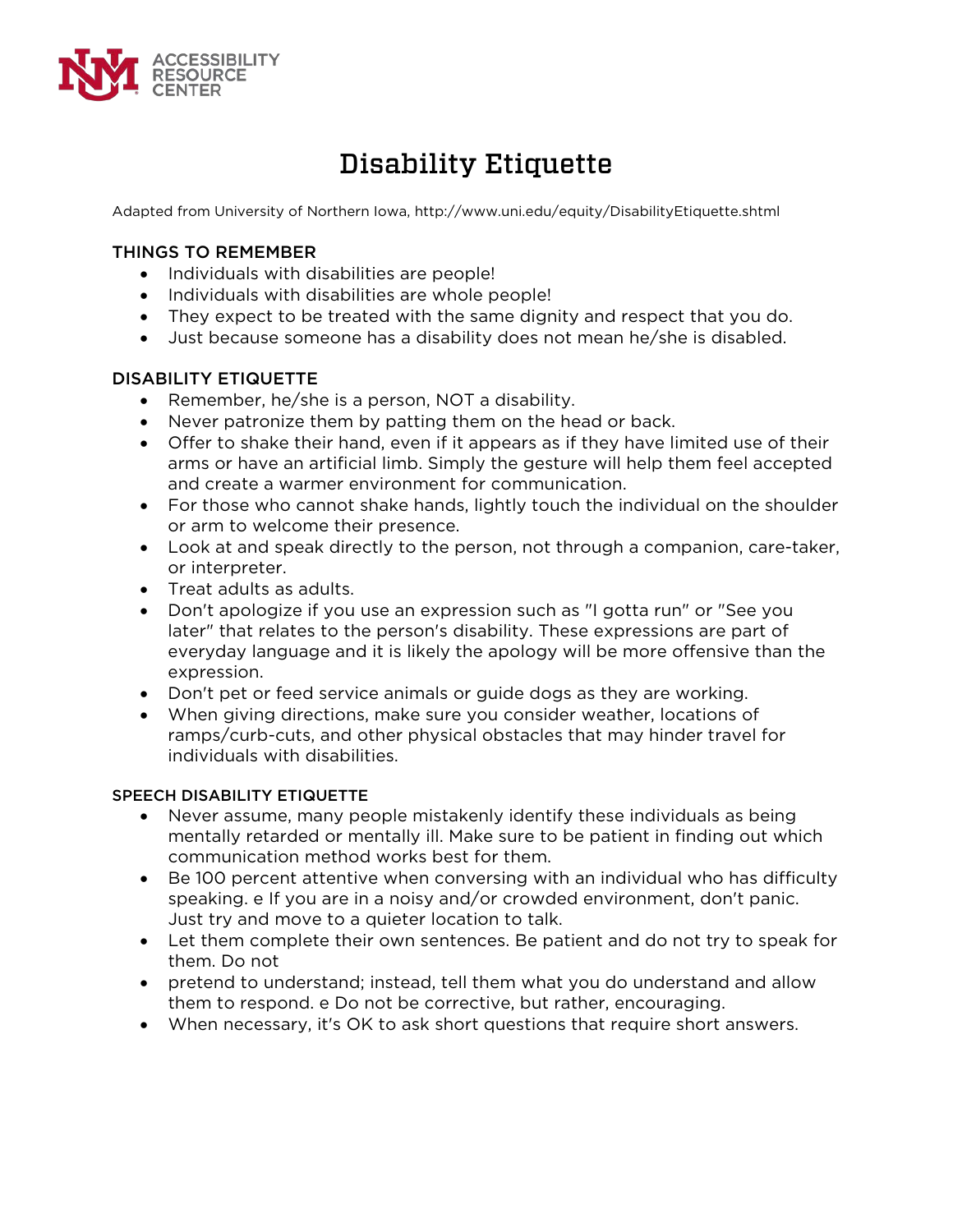

# WHEELCHAIR ETIQUETTE

- Individual who use wheelchairs may require different degrees of assistance.
- Some who use wheelchairs may also use canes or other assistive devices and may not need his/her wheelchair all the time.
- Do not automatically assist the individual without permission. It is ok to offer assistance. However, if the offer is not accepted, respect his/her request!
- If you will be speaking with an individual in a wheelchair for more than a couple minutes, find a place where you can sit down to give the individual a more comfortable viewing angle.
- A person's wheelchair is part of his/her own personal space. Never move, lean on, rock, or touch his/her wheelchair without permission. In addition to being rude, it can be dangerous.
- Do not assume that having to use a wheelchair is a tragedy. Wheelchairs can be a means of freedom to fully engage in life.

# HEARING DISABILITY ETIQUETTE

- Do not shout at a hearing-impaired person unless they request you to. Just speak in a normal tone but make sure your lips are visible.
- Keep conversations clear and find a quiet location to communicate.
- If you are asked to repeat yourself, answering "nothing, it's not important" implies the person is not worth repeating yourself for. It is demeaning; be patient and comply.
- Show consideration by facing the light source and keeping things (such as cigarettes or your hands) away from you mouth while speaking.

# VISUAL Disability Etiquette

- When meeting someone with a visual disability, identify yourself and others with you (e.g. "Jane is on my left and Jack is on my right."). Continue to identify the person with whom you are speaking.
- If you go out to dinner with an acquaintance with a visual disability, ask if you can describe what is on the menu and what is on his/her plate.
- When walking with someone with a visual impairment, offer them your arm for guidance. They will likely keep a half-step behind to anticipate curbs and steps.